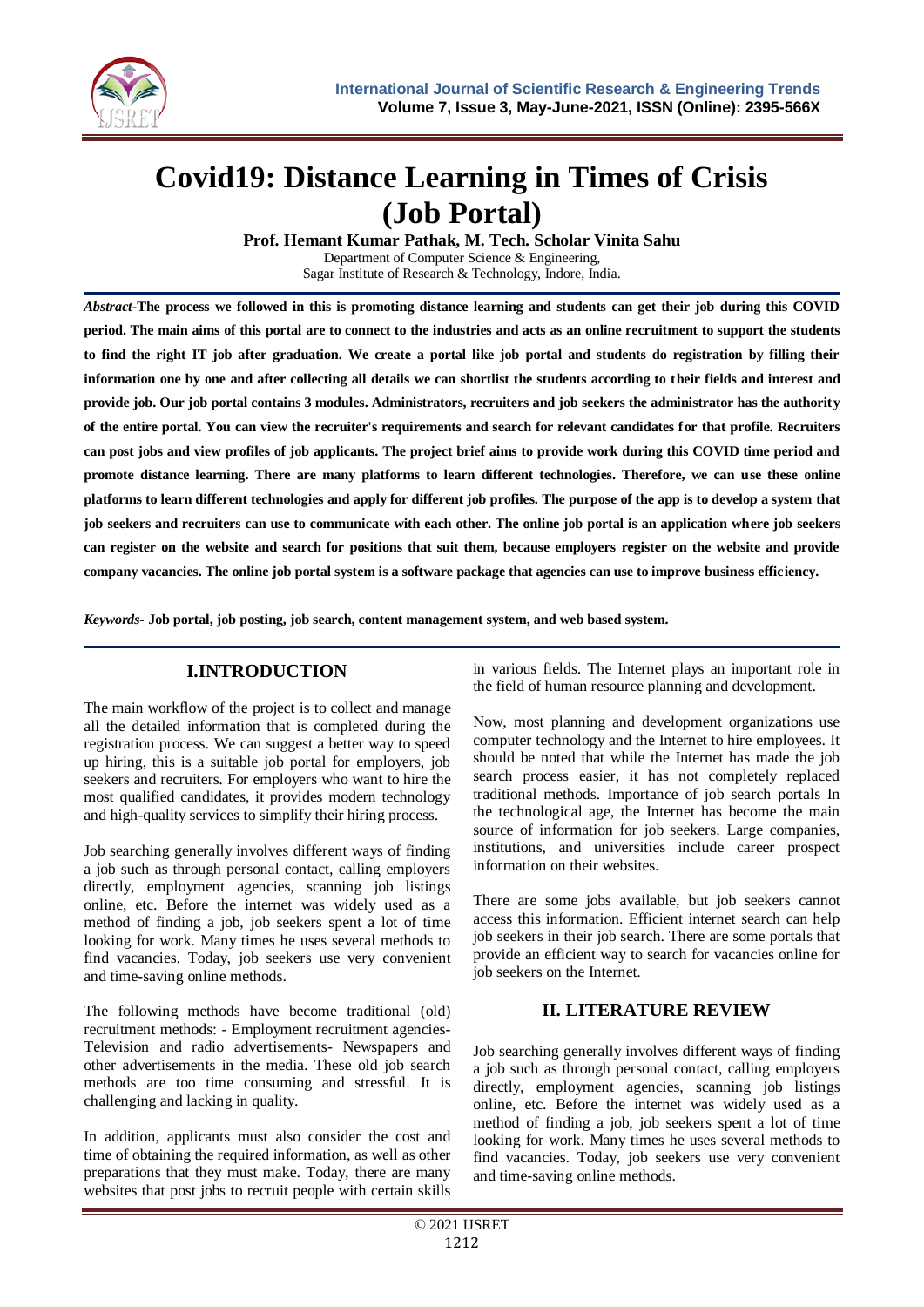

The following methods have become traditional (old) recruitment methods: -Employment recruitment agencies - Television and radio advertisements - Newspapers and other advertisements in the media. These old job search methods are too time consuming and stressful. It is challenging and lacking in quality. In addition, applicants must also consider the cost and time of obtaining the required information, as well as other preparations that they must make.

Today, there are many websites that post jobs to recruit people with certain skills in various fields. The Internet plays an important role in the field of human resource planning and development. Now, most planning and development organizations use computer technology and the Internet to hire employees. It should be noted that while the Internet has made the job search process easier, it has not completely replaced traditional methods. Importance of job search portals in the technological age, the Internet has become the main source of information for job seekers.

Large companies, institutions, and universities include career prospect information on their websites. According to a survey, 70% of the workforce uses websites or Internet portals to search for work in France. These websites or portals provide search engines to access information about job opportunities.

One of the ways to improve job mobility is to provide online job opportunity services. Online job portals can help job seekers because they contain all the necessary information about the vacant positions available at any given time. Such portals increase the efficiency of recruitment work, because applicants can match their qualifications and skills with the requirements of the employer.

Generally, internet job search involves an information gathering process, because job applicants collect the information contained in the job portal during the search process.

## **III. SCOPE**

Its main aim is to provide various skills for all job seekers by professionals, which can help you to get suitable job opportunities according to your field.

One of the ways to improve job mobility is to provide online job opportunity services. Online job portals can help job seekers because they contain all the necessary information about the vacant positions available at any given time.

Such portals increase the efficiency of recruitment work, because applicants can match their qualifications and skills with the requirements of the employer.

Generally, internet job search involves an information gathering process, because job applicants collect the information contained in the job portal during the search process. Job seekers expect immediate results from the job portal. Job portal feature provides job seekers with regular updates on job vacancies, and he has applied for the job vacancy.

This feature can help job seekers and recruiters to use the following filters to search:

- Geographic location
- Experience
- age
- Gender
- the company
- Type of job / industry
- Part time and full time

Advanced Job Search allows candidates to search for specific positions in specific locations and industries. Furthermore, they can even filter their positions based on company positions and consultant positions.

The portal should allow applicants to save the favorite jobs you've searched for and you can bookmark these jobs for citation when they need to be reviewed, edited, or forwarded to the app.

#### **1. Job Search: Old and New Ways**

The job search generally involves different ways of finding a job, such as personal contact, direct call to employer.

Before the Internet became widely used as a method of finding work, job seekers spent a lot of time using various methods to find job openings. Today, job seekers use very convenient and time-saving online methods.

The following methods are listed as traditional (old) recruitment methods:

- Employment recruitment agency
- Work fair
- Advertise in the media (such as newspapers)
- Advertising on radio and television
- Management consultant
- Existing employee contacts

Department of Attention to the Student of Schools and Universities. References from workers or professions to these ancient job search methods are too slow, challenging and of poor quality. In addition, the applicant must also consider the cost and time of obtaining the required information, as well as other preparations that she must make. Finding all available job openings is the main step in the job search process.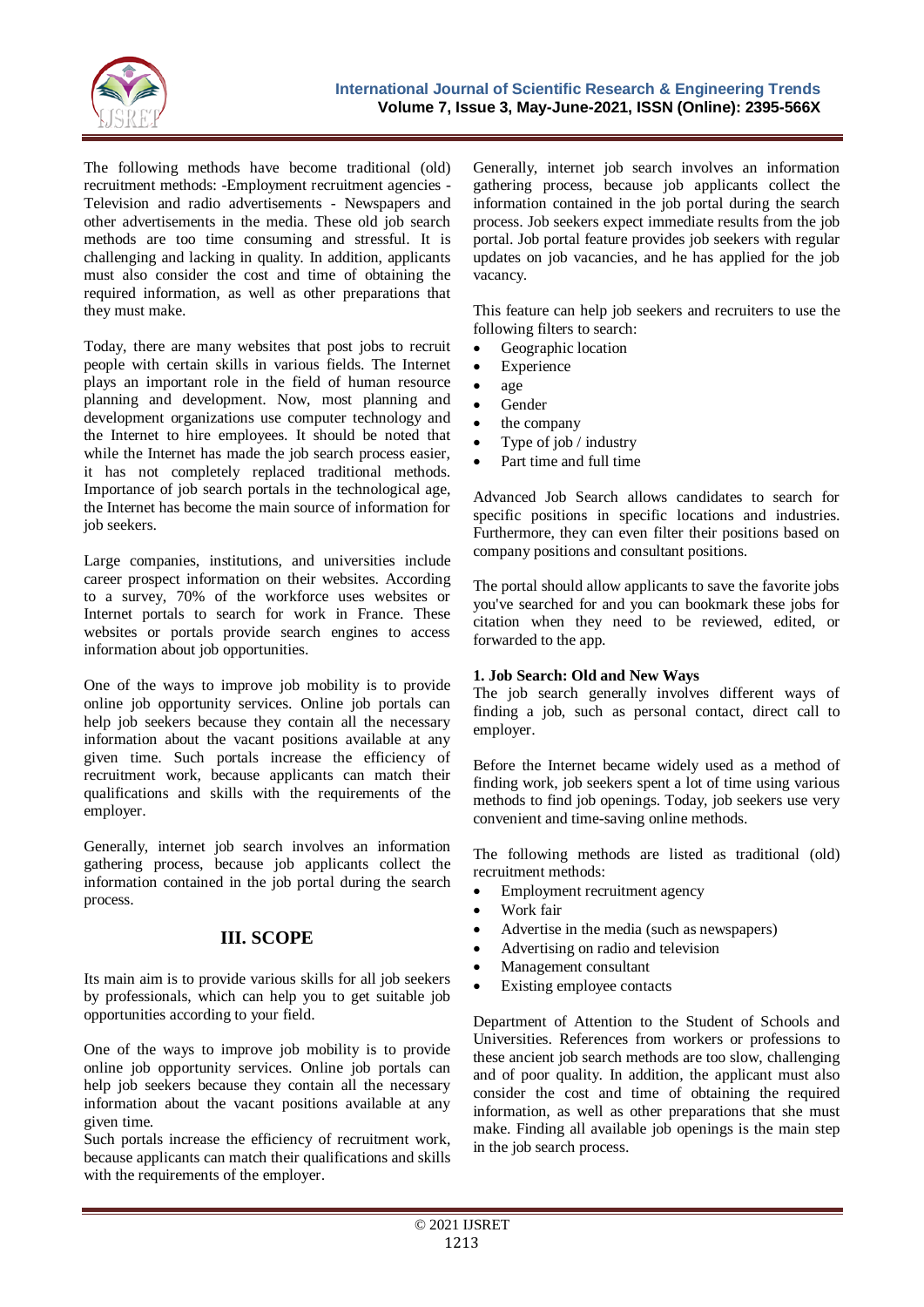

The Internet is now a powerful tool available to job seekers. Today, there are many websites that post jobs to recruit people with certain skills in various fields. The Internet plays an important role in the field of human resource planning and development. Now, most planning and development organizations use computer technology and the Internet to hire employees. It should be noted that while the Internet has made the job search process easier, it has not completely replaced traditional methods.

#### **Functionalities provided by Job Portal System are as follows:**

Provides the searching facilities based on various factors. Such as,

- Employer, Post Job, Interview, Interview, Search Job
- Job Portal System also manage the Call Letter details online for Interview details, Search Job details, Employer.
- It tracks all the information of Employer Registration, Call Letter, and Interview etc.
- Manage the information of Employer Registration
- Shows the information and description of the Employer, Post Job, Interview
- To increase efficiency of managing the Employer, Employer Registration
- It deals with monitoring the information and transactions of Interview.
- Manage the information of Employer
- Editing, adding and updating of Records is improved which results in proper resource management of Employer data.

**IV. PROCESS**

- Manage the information of Interview
- Integration of all records of Search Job



## **V. TECHNOLOGIES**

Bootstrap is used to create responsive and mobile projects on the web through the world's most popular front-end library. It is a set of open source tools for development using HTML, CSS and JS, which includes design

templates based on HTML and CSS for typesetting, buttons, navigation, forms, tables and patterns.

It also allows optional JavaScript plugins. Bootstrap allows the construction of dynamic and responsive web pages. Bootstrap was developed by Jacob Thornton and Mark Otto of Twitter Inc. and was released as an open source product on GitHub in August 2011.

In June 2014, it was also awarded Project No.1 on GitHub. 9 JavaScript is a high-level interpreted programming language. JavaScript, HTML, and CSS together make up the complete backbone of the World Wide Web. JavaScript turns out to be a dynamic and widely used language, not limited to the Web.

Many desktop and server programs use JavaScript, such as node.js. JavaScript was invented by Brendan Eich in 1995 and became the ECMA standard in 1997. A little known but interesting fact about JS is that its official name is ECMAScript.

JSP sessions are used to store persistent data from site visitors. The PHP session is a clever extension of the cookie. In a sense, the cookie only stores a unique identification on the client side and the actual data is stored on the server side. When you receive a unique identification from the client, you know what data to upload to the server. The session is an improvement because the actual data is hidden from the client side, and then we can control when the data is terminated from the server side.

## **VI. APPLICATIONS**

In the age of technology, the Internet has become the main source of information for jobseekers. Large corporations, institutions, and universities include information on career prospects on their websites.These websites or portals provide a search engine to access information on job opportunities.

The online job portal application can help in automating the search of the jobs by the job seekers without any difficulty. This can help in saving the time of the job seekers without any difficulty. According to the qualification of the users, right vacancy can be chosen with great ease.

Following of the applications included in the online job portal are as-

- **1. User Friendly:** This portal will be user friendly as the user interface will be simple and easy to understand even by the common person.
- **2. Filters:** This can provide the option of applying the filters for the job search that the job seekers do without any difficulty.